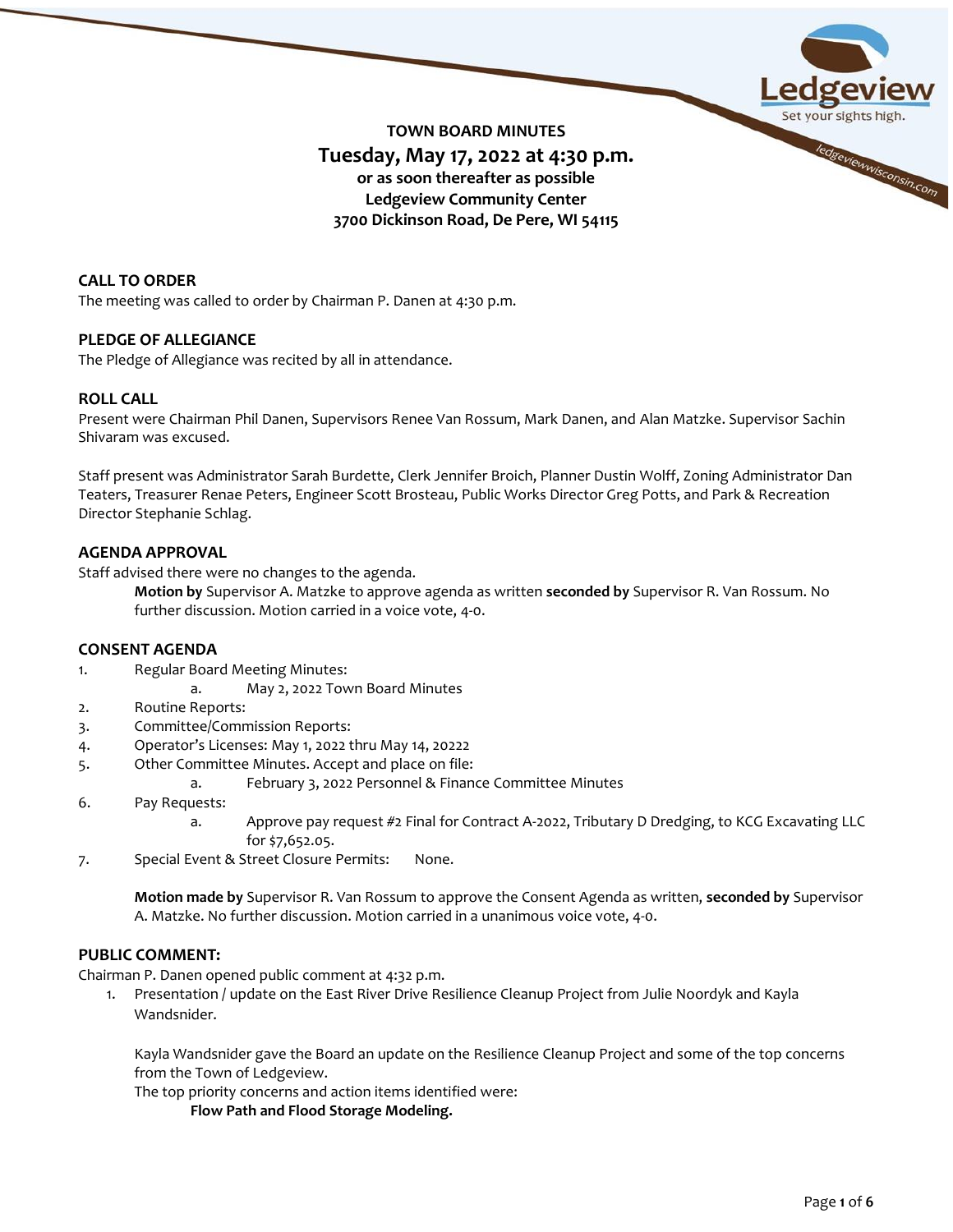A series of suggestions centered on near-term watershed scale actions associated with generating better data and maps.

#### **Development Restrictions and Ordinances.**

Possibility of limiting development in the floodplain in areas experiencing increased flood risk, or areas that would be valuable for flood storage.

#### **Outreach and Flood Preparedness Planning**.

Another near-term community level priority is to create outreach materials and assist residents directly in preparing for flood events or emergencies, as well as building flood preparedness considerations into existing emergency planning measures.

Ms. Wandsnider ended by summarizing the priorities going forward that the Town could do to help with the watershed and the above concerns.

After three calls for additional comments, none were heard. Public comment was closed at 4:45 p.m.

# **PUBLIC HEARING:**

1. **Approval of Ordinance O-2022-010** – Adoption of Various Amendments to the Town Code of Ordinances, Specifically Covering Several Sections of the Zoning Code Pertaining to Chapters 79, 96, 121 and 135 for the Town of Ledgeview.

Staff summarized the changes that would occur in Chapters 79, 96, 121 and 135 pertaining to the Zoning Code.

At 4:50: p.m, Chairman P. Danen opened the public hearing for comments. No comments were heard. At 4:51 p.m. Chairman P. Danen closed the public hearing for comments.

**Motion by** Chairman P. Danen to **approve Ordinance O-2022-010** with the additional language pertaining to the zero lot line maintenance and requiring it to be recorded with all of the statutorily met requirements at the Register of Deeds. **Seconded by** Supervisor M. Danen. No further discussion. Motion carried in a voice vote, 4-0.

#### **ZONING & PLANNING:**

**1. Discuss and act on** recommendation from the Zoning and Planning Commission on the request by Eric Reiner's (agent) on behalf of ALFIE, LLC to approve a **Certified Survey Map (CSM)** to combine D-557 and D-558 at 310-320 East Riverside Drive via **Resolution R-2022-022.**

> The petitioner is requesting the approval of a combination CSM to construct a dental office. A BSO Plan submittal has been provided as a separate approval. In July 2021 the lands were rezoned from B-1, Business District to B-2, Business District.

> The minimum required building setbacks for B-2 are: Front Yard 30-feet; Side Yard 10-feet; Rear Yard: 25 feet and Corner Side Yard: 35 feet. These setbacks are indicated on the CSM, as required by Code. The lot has a 12-foot-wide utility easement along the ROWs as required. A WPS utility easement is also illustrated.

> ZPC recommend approval to Town Board with conditions on addressing technical corrections required by the Town Engineer or Brown County. Revised plans have been submitted that address all of the conditions.

**Motion made by** Supervisor R. Van Rossum to approve the **Certified Survey Map (CSM)** to combine D-557 and D-558 at 310-320 East Riverside Drive via **Resolution R-2022-022**, with the revised plans addressing the technical corrections that were requested by ZPC.

**Motion seconded by** Supervisor A. Matzke. No further discussion. Motion carried in a voice vote, 4-0.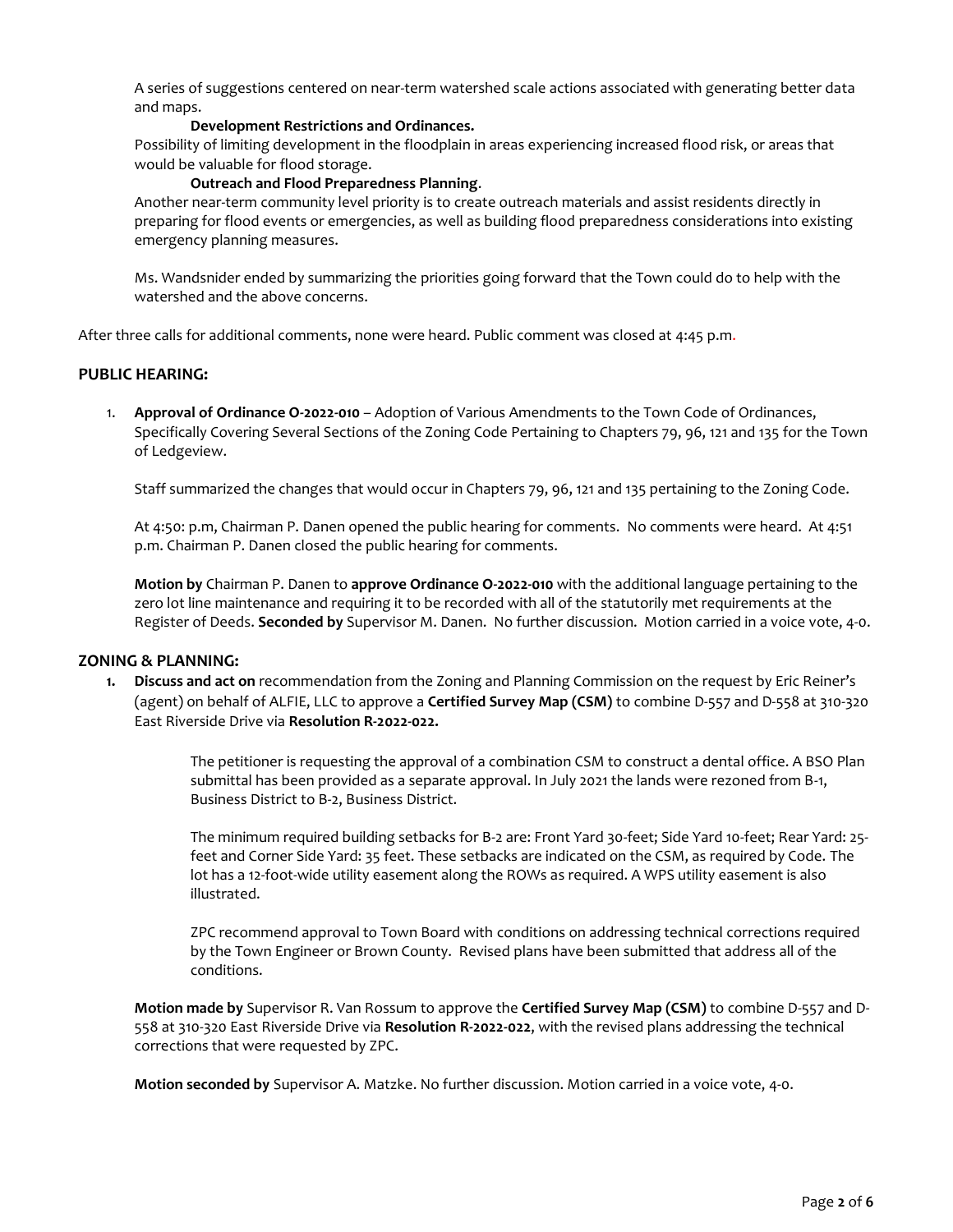2. **Discussion and act on** Recommendation from the Zoning and Planning Commission on the request by Eric Reiner's (agent) on behalf of ALFIE, LLC to approve a **Building Site Operations Plan** (BSO) to construct and operate a dental clinic on D-557 and D-558 at 310-320 East Riverside Drive.

> The petitioner is requesting BSO Plan approval for the construction of a 7,100 sq.ft. dental office. The proposed principal structure has a proposed height of about 26 feet, which complies with the code. The building design has a "prairie-ish" appearance and will complement the appearance of adjacent residences. The proposed materials are reddish-brown brick veneer with blended ledgestone masonry. Metal composite panels are used as an accent material, with a charcoal-gray metal roof. The building complies with the code requirement for materials.

> Per code, dental clinics require a minimum of 1 (one) parking space per 400 sq.ft. (17) and a maximum 1 (one) per 100 sq.ft. (70). A total of 48 parking spaces are proposed with two (2) ADA accessible spaces. The ZPC inquired if the stalls highlighted in Figure 3 were absolutely necessary for the operation. They felt removal of the stalls would enable more screening to the rear yard of the adjacent residence.

> The ZPC recommended approval of the CSM to the Board with the several conditions that needed to be addressed.

**Motion made by** Chairman P. Danen to approve the **Building Site Operations Plan** (BSO) to construct and operate a dental clinic on D-557 and D-558 at 310-320 East Riverside Drive with the following conditions set forth by Zoning and Planning Commission:

- 1. Determination if the stalls between the building and refuse enclosure are needed.
- 2. Revise the landscape plan to show:
	- a. Perennials and/or shrubs at the base of any ground mechanical equipment. Hostas are shown to buffer the mechanicals from the residence to the east. These are generally low ground cover and should be replaced with evergreen shrubs that grow to a minimum height of 3 feet.
	- b. Street trees must be installed in compliance with Town Policy for Dickinson Road and East River Drive rights-of-way. Trees are illustrated on private property along the back of sidewalk.

Parks Director should determine if these are compliant with the Town Policy or need to be moved to the public ROW.

c. Planting for buffering. Additional plantings are shown and are acceptable. ZPC recommended the removal of parking stalls in this area was going to be explored by the petitioner.

As well as lowering the parking space requirement down to forty (40) unless the applicant shows the need for more spaces, to the satisfaction to the staff.

**Motion seconded by** Supervisor M. Danen. No further discussion. Motion carried in a voice vote, 4--0.

3. **Discussion and act on** Recommendation from the Zoning and Planning Commission on the request by Steve Bieda (agent) on behalf of Jon May (owner), to approve a **Certified Survey Map (CSM)** to combine parcels D-208-2 and D-208-3, located at 4400 Scray Hill Road via **Resolution R-2022-028.**

The petitioner is requesting the approval of a combination CSM. See Figure 4. The parcels were platted in 2017 with the Trinity Ridge development

The side and rear setbacks are not indicated on the CSM, which is required. The ESA setbacks required by Brown County for the steep slope is illustrated on the CSM. The lot has a 12-foot-wide front yard utility easement, which is noted on the CSM.

ZPC recommend approval of the CSM to the Board, conditions.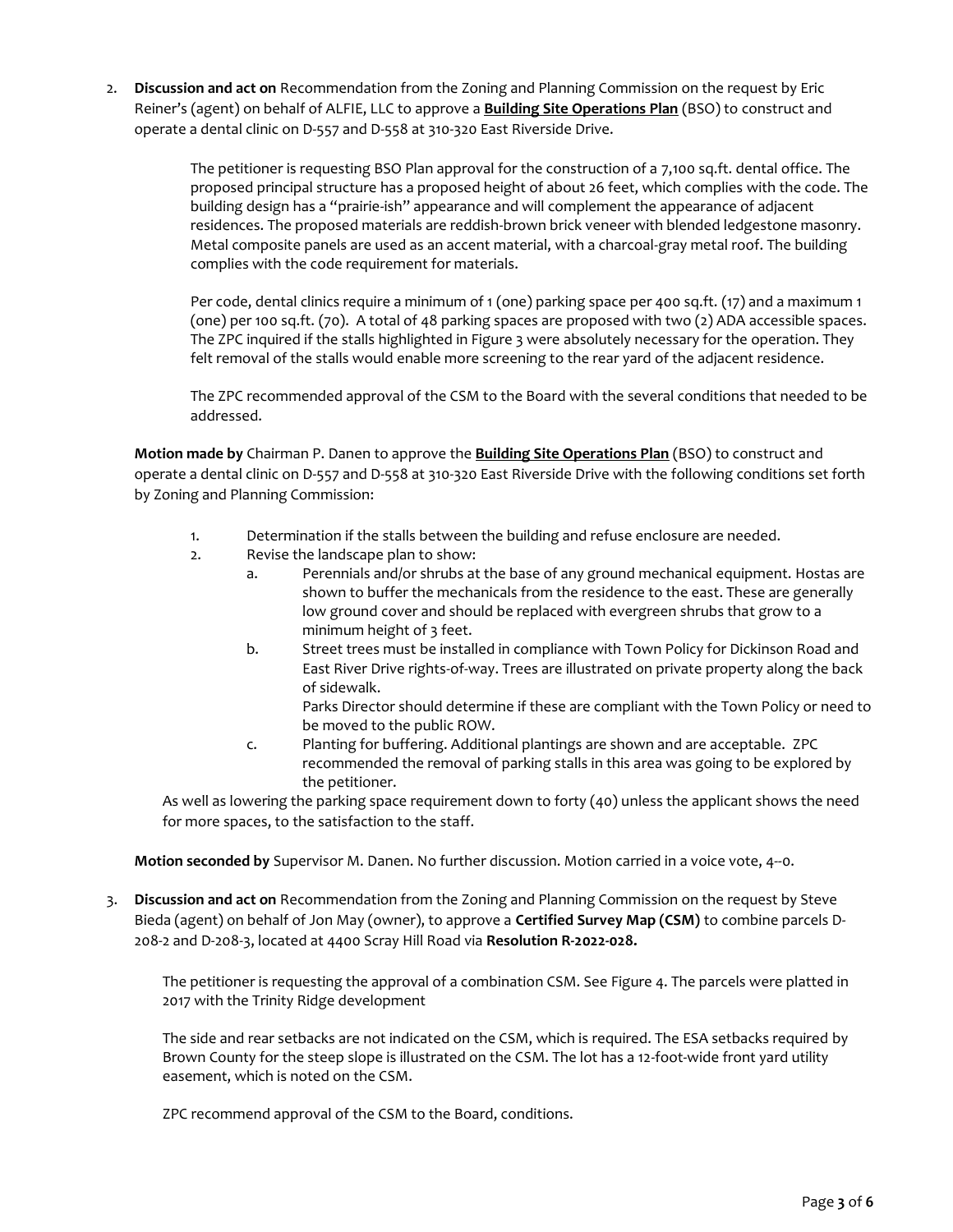**Motion made by** Supervisor M. Danen to approve the **Certified Survey Map (CSM)** to combine parcels D-208-2 and D-208-3, located at 4400 Scray Hill Road via **Resolution R-2022-028** with the following conditions set forth by Zoning and Planning Commission:

- 1. Revise the CSM to illustrate the side and rear building setbacks on the lot.
- 2. Determination by the Public Works Director of the unused sanitary and water laterals must be removed/abandoned.
- 3. The Public Works Director and Town Engineer will coordinate with surveyor if other easements are needed.
- 4. Address technical corrections required by the Town Engineer or Brown County.

**Motion seconded by** Supervisor R. Van Rossum. No further discussion. Motion carried in a voice vote, 4--0.

**OLD BUSINESS:** None.

1.

# **NEW BUSINESS:**

- **1. Request to Confirm Town Chair's Committee Appointments:**
	- a. Beautification Subcommittee
		- i. Jill Gerwing
		- ii. Nicole Van Helden
	- b. Park, Recreation and Forestry Committee \* NEW Chair to be Appointed \*
		- i. Chris Culotta = 3-year term; expiring May 1, 2025
		- ii. Sachin Shivaram = 1-year term; expiring May 1, 2024
		- iii. Nicole Van Helden = 3-year term; expiring May 1, 2025

\*\* Cullen Peltier appointed to Chair

- c. Personnel & Finance Committee
	- i. Al Cheslock = 2-year term; expiring May 1, 2024
- d. Redevelopment Authority
	- i. Carl Thiem = 5-year term; expiring April 1, 2027
- e. Zoning Board of Appeals
	- i. Andy Schlag = 3-year term; expiring May 1, 2025
	- ii. Mark Danen = 3-year term; expiring May 1, 2025
- f. Zoning & Planning Commission
	- i. Renee Van Rossum = 3-year term; expiring June 1, 2025

Staff presented the renewals of the appointments to the above committees listed.

**Motion made by** Supervisor R. Van Rossum to approve the recommendations to the above Committee Appointments. **Motion seconded by** Supervisor M. Danen, no further discussion. Motion carried 4-0.

2. **Review and take action on** Request to approve **Resolution R-2022-026** – Changing Town Notice Posting Locations. (to go along with **Ordinance O-2022-011** Amending Town Code.)

Staff explained the changes in Wis. State Statutes in addition to the 2019 Wisconsin Act 140 which approved an amendment to Wis. Stat. §985.02 (2), expanding on "governmental bodies" in towns and villages to include all committees, commissions and boards, and allowing them to continue to have the option to post in one public location and on the municipal maintained internet website. Going forward the Town will post all notices, agenda and public hearings in the vestibule and our website.

**Motion made by** Supervisor A. Matzke to approve Resolution R-2022-026 – Changing Town Notice Posting Locations. **Motion seconded by** Supervisor M. Danen. No further discussion. Motion carried in a voice vote, 4-0.

# **COMMUNICATIONS:**

Acknowledging "National Public Works Week" May 15-21, 2022.

# **ORDINANCES:**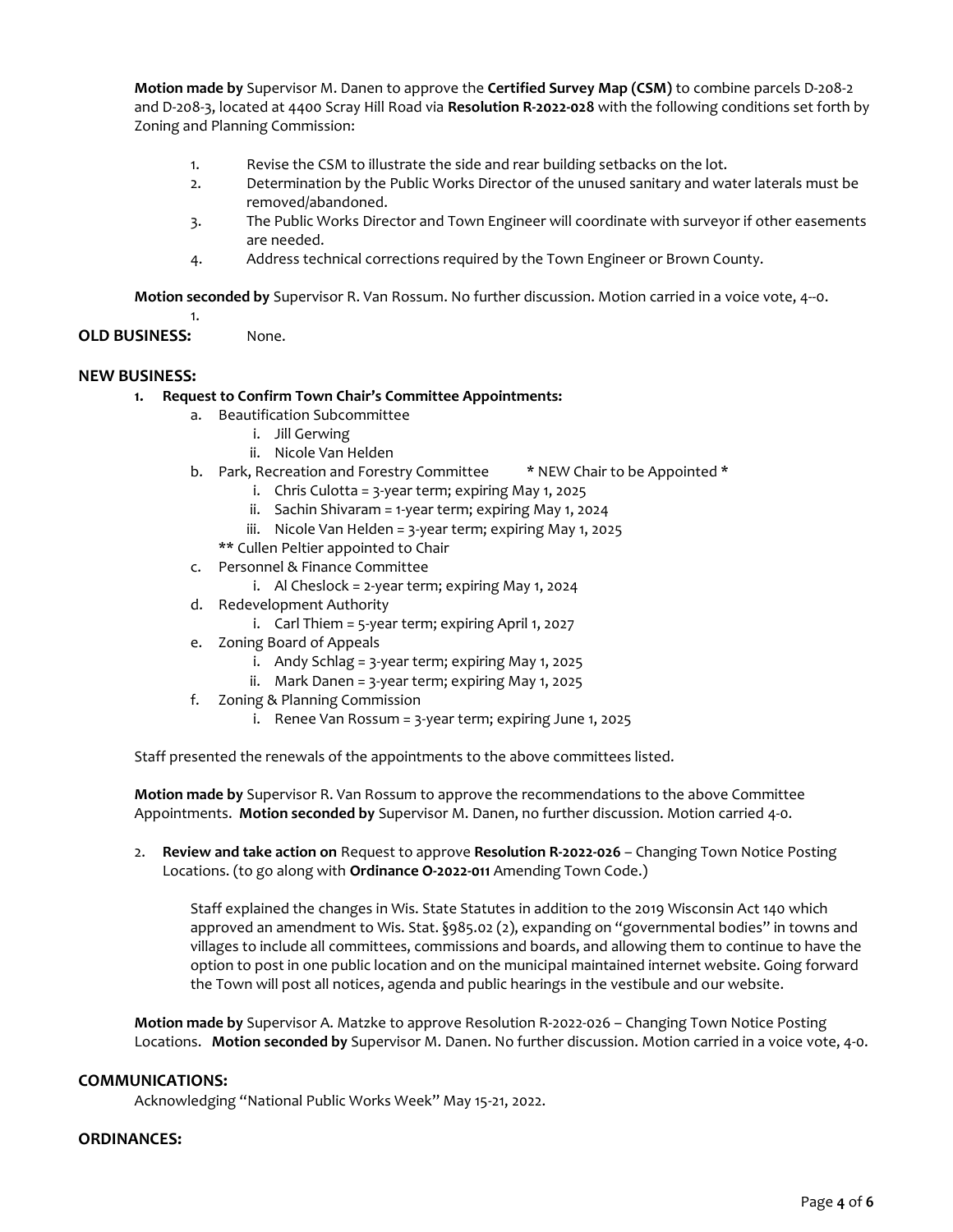1. Ordinance O-2022-011 – To Amend Chapter 2, Section 19 (C)(3) Posting Locations of Agendas.

**Motion made by** Supervisor R. Van Rossum to approve **Ordinance O-2022-011 –** To Amend Chapter 2, Section 19 (C)(3) Posting Locations of Agendas. **Motion seconded by** Supervisor M. Danen. No further discussion. Motion carried in a voice vote, 4-0.

### **REPORTS:**

**Administrator:**

- Written report as submitted.
- Fire Department related updates.
- Human Resources LLC update.
- Strategic Planning process is underway.
- Welcoming Denmark on to the Central Brown County Water Authority.

### Planner: None

### **Zoning Administrator:**

- Written report as submitted.
- Received complaint on the Old Chicago Street lot, and the building / shed did fail it's fire inspection.

#### **Treasurer:**

• Written report as submitted.

**Clerk:**

- Written report as submitted.
	- Looking for more volunteers for our vacancies.

Engineer: None

**Public Works Director:**

• Written report as submitted.

# **Park & Recreation Director:**

- Written report as submitted.
- Town entrance sign was just finished at CTH MM and CTH R.
- Will be working with neighboring communities with regards to the East River Resiliency regarding funds to clean up trees near the river and encourage kayaking.

# **Fire Department:** None

**Board Comments:** None

# **APPROVAL OF THE VOUCHERS:**

**Motion made by** Supervisor R. Van Rossum to approve the vouchers. **Motion seconded by** Supervisor A. Matzke. No further discussion. Motion carried in a voice vote, 4-0.

# **CLOSED SESSION:**

**Motion made by** Chairman P. Danen, **motion seconded by** Supervisor M. Danen to go into closed session at 5:13 p.m. Roll call vote. Motion carried unanimously.

1. The Town Board may convene into closed session pursuant to WI State Statute 19.85(1) (c) considering employment, promotion, compensation, or performance evaluation data of any public employee over which the governmental body has jurisdiction or exercises authority. The purpose is to review and discuss the recommendation from the Personnel & Finance Committee related to an employment **offer for the Public Works / Utility Crew position**.

**Motion made by** Chairman P. Danen, **motion seconded by** Supervisor R. Van Rossum to go out of closed session at 5:15 p.m. Roll call vote. Motion carried unanimously.

**Motion made by** Chairman P. Danen, **motion seconded by** Supervisor R. Van Rossum to go into closed session at 5:17 p.m. Roll call vote. Motion carried unanimously.